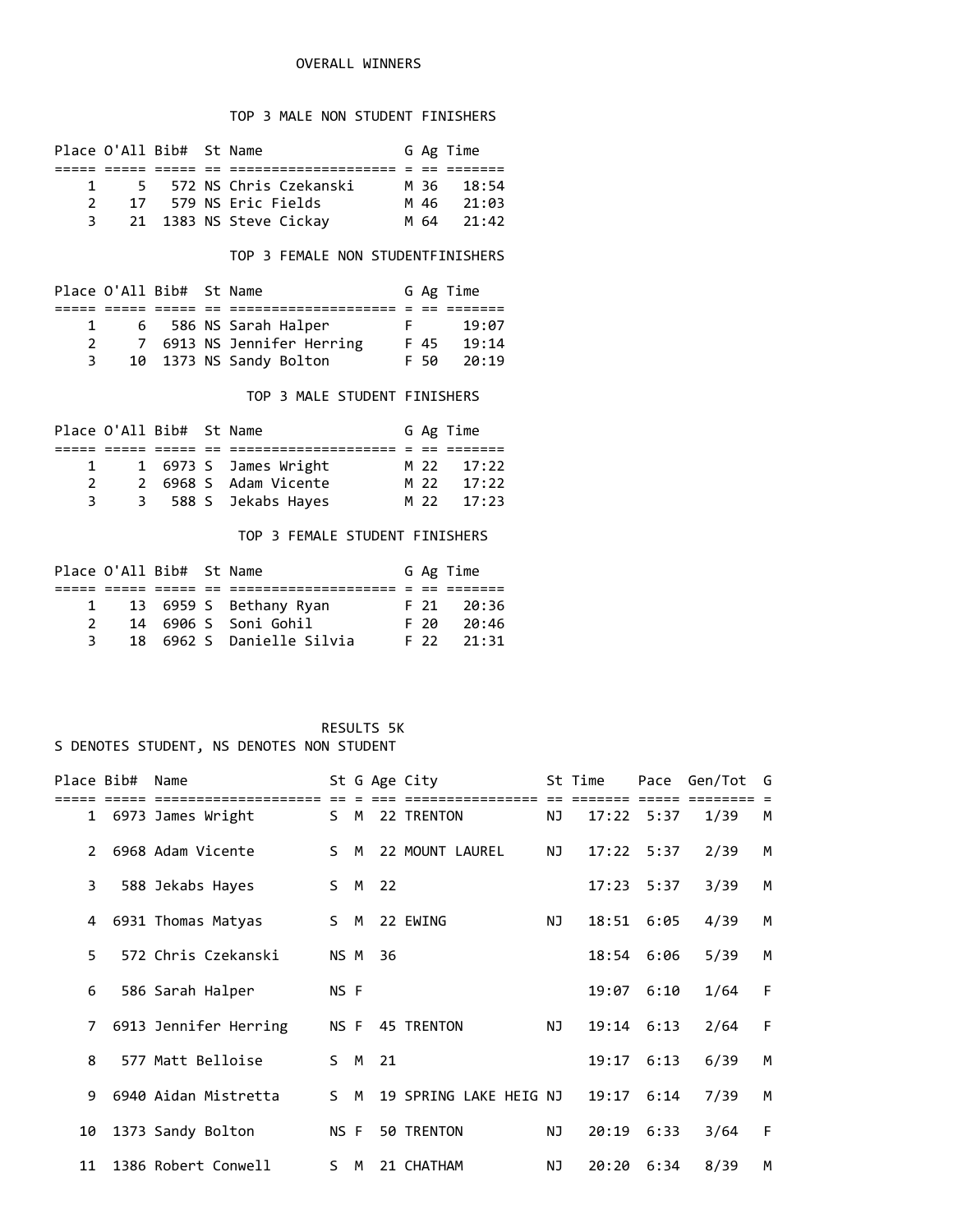| 12 | 575 Tristan Gibson    | S.           | M       | 23 |                        |           | 20:20 6:34       |      | 9/39  | M |
|----|-----------------------|--------------|---------|----|------------------------|-----------|------------------|------|-------|---|
| 13 | 6959 Bethany Ryan     | $\mathsf{S}$ | $-F$    |    | 21 NEWTON              | NJ        | 20:36 6:39       |      | 4/64  | F |
| 14 | 6906 Soni Gohil       | S.           | $-F$    |    | 20 PRINCETON           | <b>NJ</b> | 20:46 6:42       |      | 5/64  | F |
| 15 | 6943 Paige Motusesky  | NS F         |         |    | 23 HOBOKEN             | <b>NJ</b> | 20:48 6:43       |      | 6/64  | F |
| 16 | 6907 Calvin Grigal    |              |         |    | S M 19 FREDON          | ΝJ        | 20:52 6:44 10/39 |      |       | M |
| 17 | 579 Eric Fields       |              | NS M 46 |    |                        |           | 21:03            | 6:48 | 11/39 | M |
| 18 | 6962 Danielle Silvia  | S.           | $-F$    |    | 22 VERONA              | NJ.       | 21:31            | 6:57 | 7/64  | F |
| 19 | 6944 Sara Motusesky   | S F          |         |    | 20 TRENTON             | <b>NJ</b> | 21:33 6:57       |      | 8/64  | F |
| 20 | 6912 Joanna Herres    | NS F         |         |    | 36 WASHINGTON CROSS PA |           | $21:36$ 6:58     |      | 9/64  | F |
| 21 | 1383 Steve Cickay     | NS M         |         |    | 64 NEWTOWN             | PA        | 21:42 7:00       |      | 12/39 | M |
| 22 | 583 Douglas Nguyen    | NS M         |         | 15 |                        |           | 21:50            | 7:03 | 13/39 | M |
| 23 | 6965 Thomas Trainor   | S M          |         |    | 20 WEST MILFORD        | NJ        | 22:11            | 7:10 | 14/39 | M |
| 24 | 6908 Beverly Guberman |              | NS M    |    | 67 ENGLISHTOWN         | NJ        | 22:19 7:12 15/39 |      |       | M |
| 25 | 1372 Jeffrey Blanda   | S M          |         |    | 19 ROEBLING            | NJ        | $22:19$ $7:12$   |      | 16/39 | M |

Page 2 (2012) 2014 12:30:40 (2012) 2014 12:30:40 (2012) 2014 12:30:40 (2012) 2014 12:30:40 (2012) 2014 12:30:40

| Place Bib# | Name                                     |       |   |         | St G Age City   |    | St Time |              | Pace Gen/Tot     | G |
|------------|------------------------------------------|-------|---|---------|-----------------|----|---------|--------------|------------------|---|
| 26         | .===============<br>587 Michael Mongelli |       |   | S M 20  |                 |    |         |              | 22:26 7:15 17/39 | М |
| 27         | 6915 Christine Hoffman                   | NS F  |   |         | 32 CHERRY HILL  | NJ |         | $22:30$ 7:16 | 10/64            | F |
| 28         | 6905 Loriann Gibson                      | NS F  |   |         | 54 BRICK        | NJ |         | 22:57 7:25   | 11/64            | F |
| 29         | 584 Matthew Nguyen                       |       |   | NS M 12 |                 |    |         |              | 22:58 7:25 18/39 | M |
| 30         | 6972 Mark Woodford                       | NS M  |   |         | 53 MORRISVILLE  | PA | 22:58   | 7:25         | 19/39            | M |
| 31         | 6922 Richard King                        | S M   |   |         | 18 TRENTON      | ΝJ | 22:59   | 7:25         | 20/39            | M |
| 32         | 6950 Jennifer O'Leary                    | $S$ F |   |         | 20 WEST WINDSOR | NJ |         | 23:11 7:29   | 12/64            | F |
| 33         | 1368 David Antonio-Bravo                 | S.    | M |         | 26 ROCKY HILL   | NJ |         |              | 23:29 7:35 21/39 | M |
| 34         | 6956 Kevin Robayo                        | S M   |   |         | 20 CRANBURY     | NJ |         |              | 23:30 7:35 22/39 | M |
| 35         | 6925 Richard Lauricella                  | NS M  |   |         | 65 EWING        | NJ |         | 23:41 7:39   | 23/39            | М |
| 36         | 6967 Glen Veluz                          | S.    | M |         | 21 TRENTON      | ΝJ |         | 23:42 7:39   | 24/39            | M |
| 37         | 6964 Hailey Thayer                       | $S$ F |   |         | 22 MERCERVILLE  | NJ |         | 24:18 7:51   | 13/64            | F |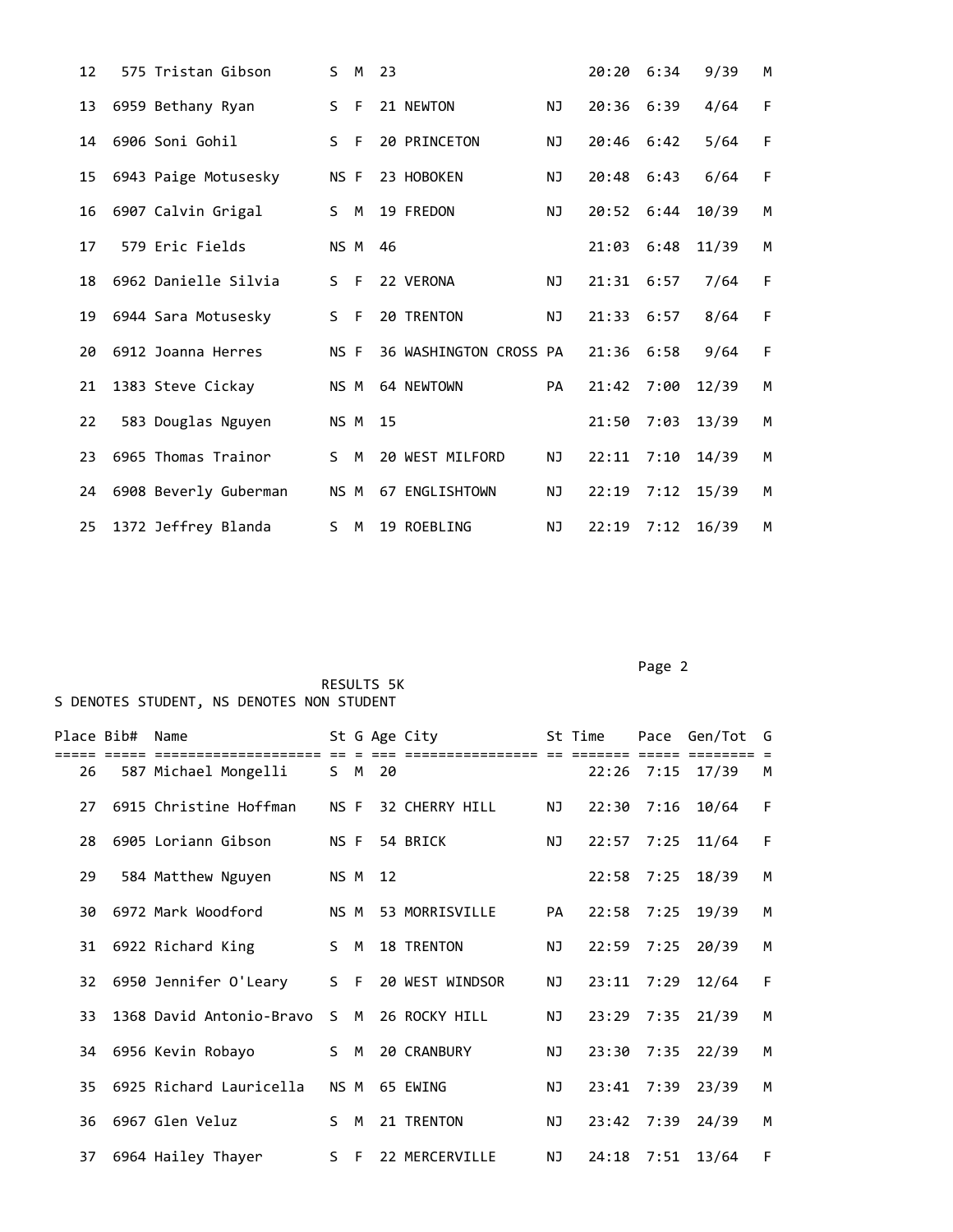|     | 38 1391 Larry Davis-Swing                  |       |         | NS M 55 FAIR LAWN      | ΝJ | 24:23 7:52 25/39 |       | M |
|-----|--------------------------------------------|-------|---------|------------------------|----|------------------|-------|---|
| 39  | 1390 Kendall Davis-Swing NS F 12 FAIR LAWN |       |         |                        | NJ | 24:23 7:52 14/64 |       | F |
| 40  | 6920 Megan Kenderdine                      |       |         | S F 20 TURNERSVILLE    | NJ | 24:27 7:54 15/64 |       | F |
| 41  | 1392 Mallery Davis-Swing                   |       |         | S F 21 FAIR LAWN       | NJ | 24:32 7:55 16/64 |       | F |
| 42  | 1371 Robert Betts                          | S M   |         | 20 TOMS RIVER          | NJ | 24:37 7:57       | 26/39 | M |
| 43. | 6904 Laissa Gibson                         |       | S F     | 21 BRICK               | NJ | 24:40 7:58       | 17/64 | F |
| 44  | 162 Monica Weatherly                       |       | NS F 45 |                        |    | 24:49 8:01       | 18/64 | F |
| 45  | 1398 Gina Errico                           | $S$ F |         | 21 BARNEGAT            | NJ | 24:51 8:01       | 19/64 | F |
| 46  | 1379 Nicole Bulawin                        | $S$ F |         | 22 LAWRENCE TOWNSHI NJ |    | 24:53 8:02       | 20/64 | F |
| 47  | 6928 Dana Lukowski                         | S F   |         | 22 JACKSON             | NJ | 25:06 8:06       | 21/64 | F |
| 48  | 6949 Jonathan Oflazian                     | S M   |         | 20 BURLINGTON          | NJ | 25:09 8:07       | 27/39 | M |
| 49  | 6938 Shaun Meyers                          | S.    | M       | 21 EWING               | NJ | 25:17 8:10       | 28/39 | M |
| 50  | 6909 Jade Gunshefski                       | S.    | - F     | 20 LANOKA HARBOR       | NJ | 25:22 8:11       | 22/64 | F |

Page 3 and 2012 and 2012 and 2012 and 2012 and 2012 and 2012 and 2012 and 2012 and 2012 and 2012 and 2012 and

| Place Bib# | Name                 |       |      |    | St G Age City     |           | St Time |            | Pace Gen/Tot     | G |
|------------|----------------------|-------|------|----|-------------------|-----------|---------|------------|------------------|---|
| 51         | 1380 Lauren Carney   | $S$ F |      |    | 20 EATONTOWN      | ΝJ        |         |            | 25:22 8:11 23/64 | F |
| 52         | 1387 Kate Coppola    | NS F  |      |    | 24 PHILADELPHIA   | PA        |         |            | 25:24 8:12 24/64 | F |
| 53         | 6916 Emily Hudak     | S F   |      |    | 24 MILFORD        | NJ.       |         |            | 25:31 8:14 25/64 | F |
| 54         | 1399 Jessica Errico  | NS F  |      |    | 23 BARNEGAT       | <b>NJ</b> | 25:51   | 8:21       | 26/64            | F |
| 55.        | 6954 Anna Pierson    | S.    | - F  |    | 20 SEWELL         | ΝJ        |         | 25:55 8:22 | 27/64            | F |
| 56         | 6957 Ben Ross        | S.    | M    |    | 19 SEWELL         | <b>NJ</b> | 25:56   | 8:22       | 29/39            | M |
| 57         | 1394 Brett Dejneka   | S.    | M    |    | 23 STOCKTON       | NJ.       |         | 25:59 8:23 | 30/39            | M |
| 58         | 6911 Leann Heredia   | S.    | - F  |    | 21 ENGLISHTOWN    | NJ        |         | 26:32 8:34 | 28/64            | F |
| 59         | 576 Megan Blakeley   | $S$ F |      | 20 |                   |           | 27:08   | 8:45       | 29/64            | F |
| 60         | 1396 Zindy Diaz      | S.    | $-F$ |    | 19 WEST NEW YORK  | <b>NJ</b> | 27:22   | 8:50       | 30/64            | F |
| 61         | 585 Tuan Nguyen      | NS M  |      | 48 |                   |           | 27:57   | 9:01       | 31/39            | M |
| 62         | 6918 Alyssa Joyce    | $S$ F |      |    | 21 POINT PLEASANT | <b>NJ</b> | 27:59   | 9:02       | 31/64            | F |
| 63         | 6933 Mary McKeon     | NS F  |      |    | 21 POINT PLEASANT | ΝJ        | 28:00   | 9:02       | 32/64            | F |
| 64         | 6927 Alyssa Liebrand | S F   |      |    | 19 OCEAN VIEW     | <b>NJ</b> | 28:00   | 9:02       | 33/64            | F |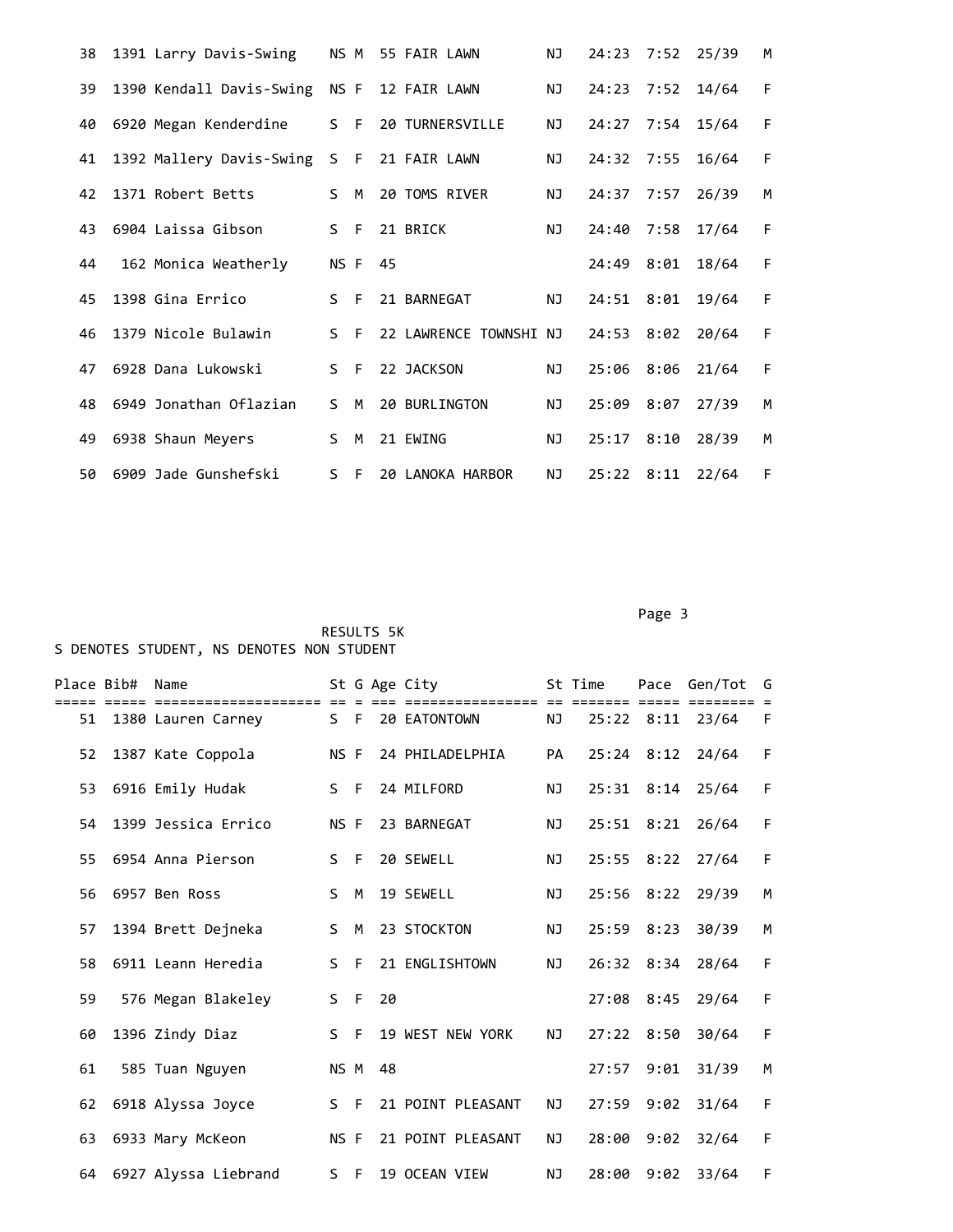| 65 | 6952 Caryl Peck      | NS M      |    |    | 53 LAWRENCE TOWNSHI NJ |    | 28:06 | 9:04 | 32/39 | М |
|----|----------------------|-----------|----|----|------------------------|----|-------|------|-------|---|
| 66 | 6942 Brian Morlock   | NS M      |    |    | 36 MAPLE SHADE         | ΝJ | 28:22 | 9:09 | 33/39 | M |
| 67 | 1369 Claudia Arias   | - F<br>S. |    |    | 21 ASBURY PARK         | ΝJ | 28:22 | 9:09 | 34/64 | F |
| 68 | 1376 Kristin Bridges | S.        | F  |    | 21 LONG VALLEY         | ΝJ | 28:22 | 9:09 | 35/64 | F |
| 69 | 6935 Ryan McLaughlin | S.        | M  |    | 19 GALLOWAY            | ΝJ | 29:12 | 9:25 | 34/39 | М |
| 70 | 6974 Natalie Zakroff | - F<br>ς. |    |    | 20 HAINESPORT          | ΝJ | 29:18 | 9:27 | 36/64 | F |
| 71 | 574 Ed O'Rourke      | NS M      |    | 75 |                        |    | 29:19 | 9:28 | 35/39 | M |
| 72 | 1395 Wendy Dejneka   | NS F      |    |    | 54 STOCKTON            | ΝJ | 29:21 | 9:28 | 37/64 | F |
| 73 | 6969 Rebecca Webb    | S F       |    |    | 20 PEMBERTON           | ΝJ | 29:38 | 9:34 | 38/64 | F |
| 74 | 6961 Pamela Schwartz | NS F      |    |    | 38 DEPTFORD            | ΝJ | 29:45 | 9:36 | 39/64 | F |
| 75 | 6926 Jordana Levine  | S.        | -F |    | 21 SOUTH ORANGE        | ΝJ | 30:03 | 9:42 | 40/64 | F |

Page 4 and the state of the state of the state of the state of the state of the state of the state of the state of the state of the state of the state of the state of the state of the state of the state of the state of the

|    | Place Bib# Name |                         |       |      |         | St G Age City  |           | St Time       |             | Pace Gen/Tot   | G |
|----|-----------------|-------------------------|-------|------|---------|----------------|-----------|---------------|-------------|----------------|---|
| 76 |                 | 578 Lauren Madden       |       |      | NS F 39 |                |           | ====<br>30:07 |             | $9:43$ $41/64$ | F |
| 77 |                 | 6921 Shannon Kennedy    | S F   |      |         | 23 TRENTON     | NJ        |               | 30:26 9:49  | 42/64          | F |
| 78 |                 | 573 Lisa Kane           | NS F  |      | 58      |                |           |               | 30:26 9:50  | 43/64          | F |
| 79 |                 | 6951 Anthony Ortega     | S M   |      |         | 19 PERTH AMBOY | NJ        |               | 31:14 10:05 | 36/39          | M |
| 80 |                 | 6955 Nicole Radice      | NS F  |      |         | 25 TRENTON     | NJ        |               | 31:21 10:07 | 44/64          | F |
| 81 |                 | 571 Mitchell Fechter    | NS M  |      | 22      |                |           |               | 31:29 10:10 | 37/39          | M |
| 82 |                 | 1393 Beth Deene         | NS F  |      |         | 57 STOCKTON    | NJ        |               | 31:39 10:13 | 45/64          | F |
| 83 |                 | 581 Jacquelyn Pillsbury | NS F  |      | 50      |                |           |               | 31:44 10:15 | 46/64          | F |
| 84 |                 | 570 Jaime Alen          | S.    | $-F$ | 21      |                |           |               | 31:57 10:19 | 47/64          | F |
| 85 |                 | 580 Ritika Vijpurkar    | S F   |      | 19      |                |           |               | 32:04 10:21 | 48/64          | F |
| 86 |                 | 1364 Shm Almeda         | $S$ F |      |         | 21 NEW MILFORD | NJ        |               | 33:16 10:44 | 49/64          | F |
| 87 |                 | 582 Don Pillsbury       | NS M  |      | 55      |                |           |               | 33:23 10:47 | 38/39          | M |
| 88 |                 | 6910 Robert Hedden      | NS M  |      |         | 41 TRENTON     | ΝJ        |               | 33:56 10:57 | 39/39          | M |
| 89 |                 | 1384 Seana Cleary       | S F   |      |         | 20 BLACKWOOD   | NJ        |               | 34:21 11:05 | 50/64          | F |
| 90 |                 | 1366 Deanna Amarosa     | S F   |      |         | 20 HOWELL      | <b>NJ</b> |               | 34:21 11:05 | 51/64          | F |